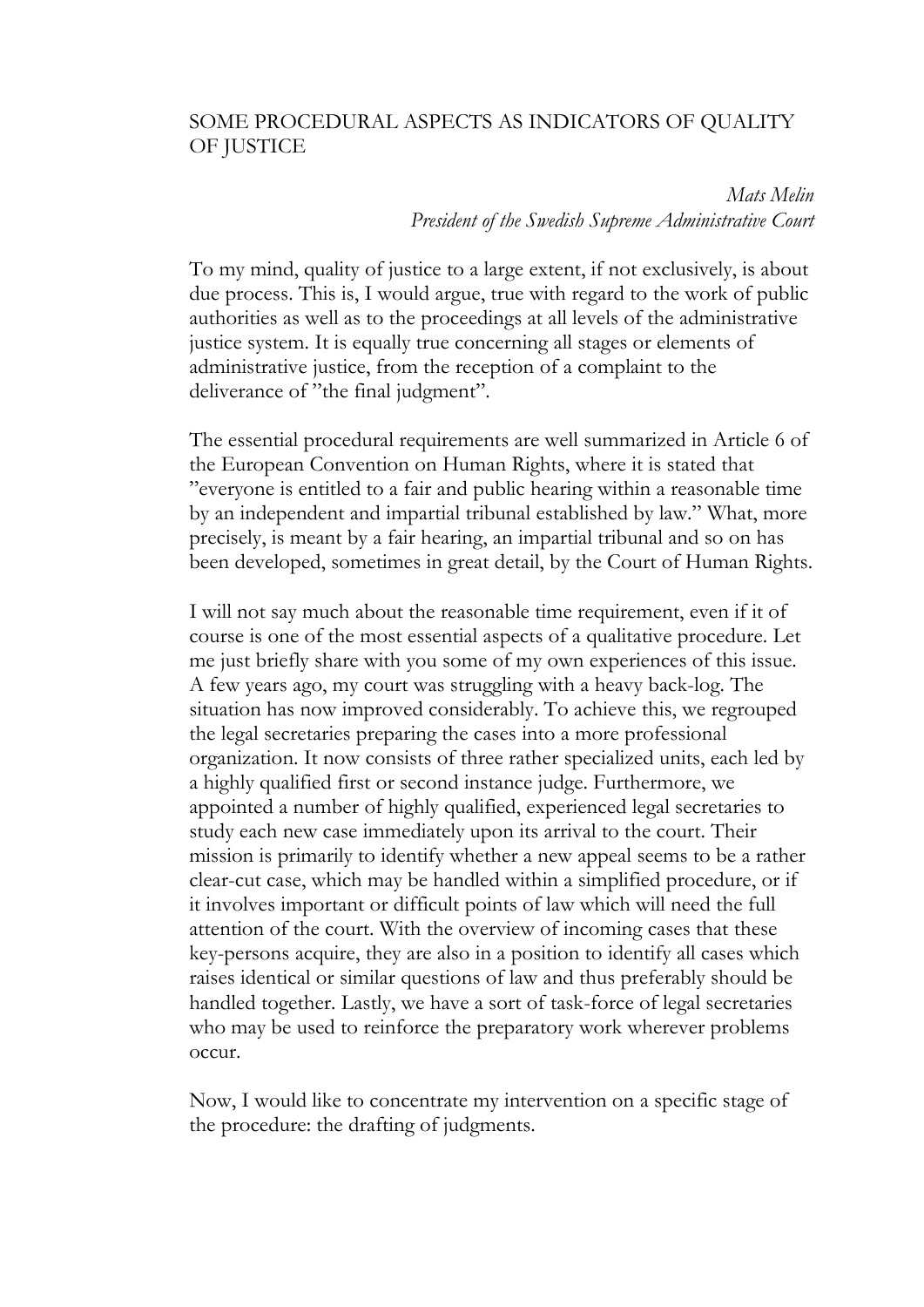It is almost self-evident that a judicial decision must state the reasons on which it is based. As far as I have seen, the European Court on Human Rights, has expressed itself on this issue from one perspective only. The Court has stated that the detail into which the statement of reasons must go is determined by what an effective remedy against the decision requires in each particular case. If, however, a court of appeal agrees with the reasons given by a lower court, it does not have to explain this by restating the reasons. (The Firestone Tire and Rubber Co v. United Kingdom, X. v. Federal Republic of Germany and X. v. Italy).

This is of course true and certainly an important aspect. Nevertheless, I would argue that to state reasons is of wider importance, not least with regard to supreme administrative jurisdictions. Most of our judgments constitute precedents. They do not only interpret the law; they also develop the law and to some extent establish what the law is on a specific issue. They provide guidelines, not only for lower courts but for other state organs, public institutions and citizens. In modern society, we cannot expect others to let themselves be guided exclusively out of respect for our institutions. They need to be persuaded by coherent, well founded, convincing legal argument. Or, at least, if not fully persuaded, they need to at least understand why the court has come to a certain conclusion.

One special aspect of the obligation to state reasons may be mentioned. In the case of Ullens de Schooten and Rezabek v. Belgium the Court of Human Rights dealt with the issue of whether or not a decision to refuse to refer a case to the Court of Justice in Luxembourg for a preliminary ruling was sufficiently reasoned.

The obligation to state reasons is closely connected to another aspect of the drafting of judgments.

We agree that the law must be accessible and so far as possible intelligible, clear and predictable. Judges are quite ready to criticize the obscurity and complexity of legislation. In our part of the world, we often have cause to be critical of how European Union legislation is drafted. And, of course, in this area the problem of poor legal drafting is multiplied by the fact that directives or regulations are supposed to have the same legal value in each of the 23 languages in which they appear. But what about our own judgments?

The possible problem of intelligibility and clarity may not be of the same magnitude in different legal traditions. Some of us, I think, strive to provide minimal reasoning, some allow for each member of the bench to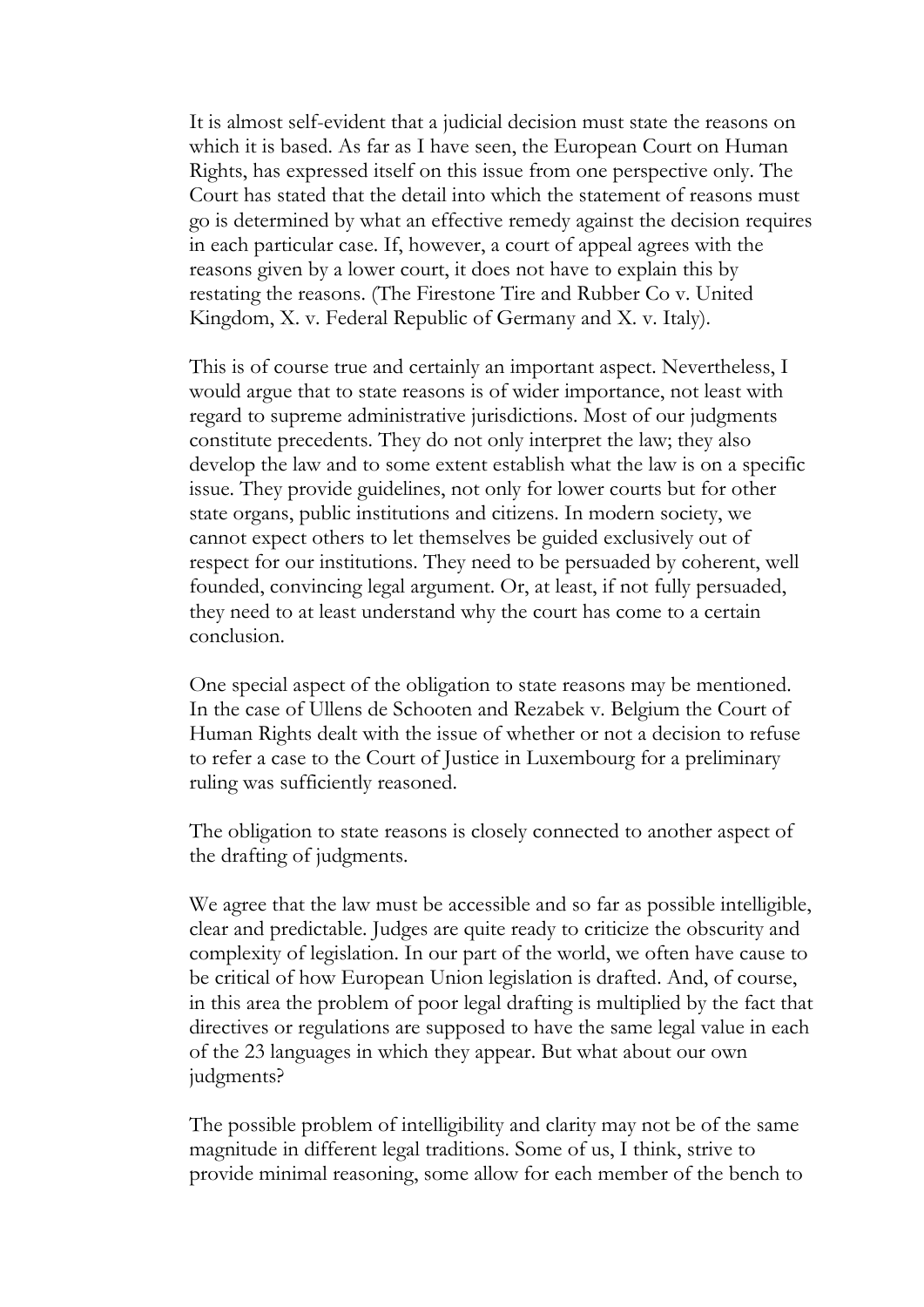dissent or concur in sometimes lengthy personal statements. Lord Bingham, in his short work entitled "The rule of law" illustrates the problem by reference to a question which the House of Lords addressed on three separate occasions in the space of three years.

A local authority was seeking possession of premises which a person had occupied as his home, but which under national law he had no right to continue to occupy. The legal question was whether he could seek to resist eviction by relying on the right to respect for his home protected by Article 8 of the European Convention on Human Rights. "The detached observer might suppose", Lord Bingham writes, "that the answer to the question would be 'yes' or 'no' or 'sometimes', and, if 'sometimes', would expect guidance to be given on when Article 8 could be relied on and when it could not." In the event, answering this question provoked marked differences of opinion between the Court of Appeal and the House of Lords, and between the members of the House of Lords themselves. In the House alone, the question was addressed in fifteen separate reasoned judgments, running to more than 500 paragraphs and more than 180 pages of printed law report. "Even after this immense outpouring of effort it may be doubted", Lord Bingham concludes, "whether the relevant law is entirely clear, or for that matter finally settled."

I assume that we all can think of similar examples from our own legal sphere.

And I suppose one could say that excessive reasoning in the worst case scenario may result in the same ambiguity or darkness as insufficient or non-existent reasoning.

First of all, to my mind we owe it to society in general to draft our judgments in as clear and simple language as possible. Maybe, just maybe, the temptation to use complicated, supposedly scientific, language is especially present in administrative justice. We address ourselves to a large extent to public authorities which themselves may be inclined to use, and to be more easily impressed by, such vocabulary than ordinary citizens. We are not there, however, to impress civil servants but to make the law known to society at large.

Not only do we need to use simple language; we also need to strive to make our judgments accessible in other ways. In my country, the tradition is to annex the judgment of a lower court to the judgment of a higher court. Until recently, the interested citizen needed to start reading from the end – the judgments of the lower courts – to be able to understand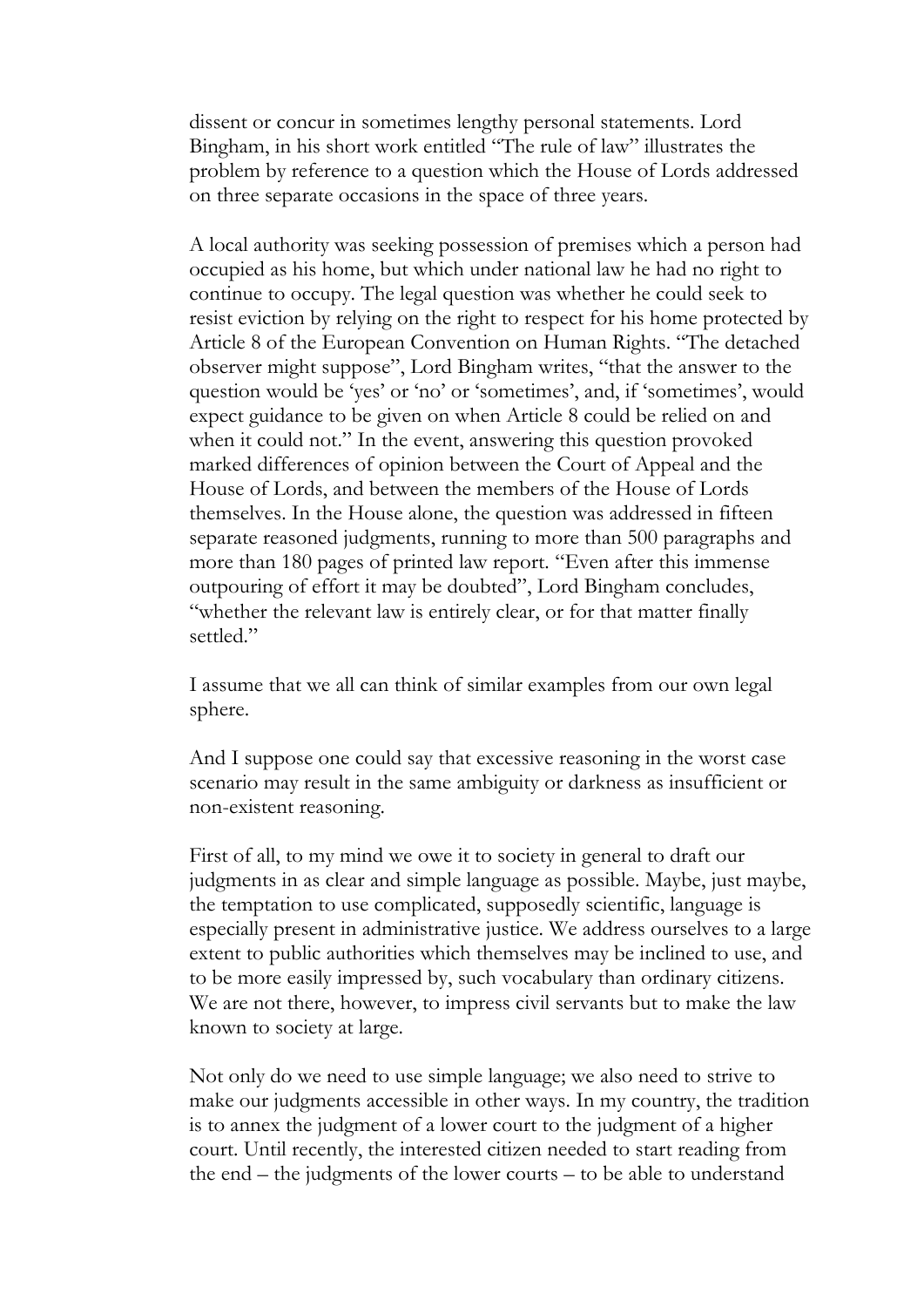our ruling. This is, of course, not consumer friendly. Nowadays, the ambition is that anybody should be able to read and understand our judgments as stand-alone products. The first part of the judgment thus should explain the background of the case: the facts at the origin of the case explaining why this was brought to court in the first place as well as the adjudications of the lower courts.

We also strive to guide our readers through the judgments by the use of subheadings, stating which of the subsequent issues is being dealt with.

I will not suggest that all our judgments are easily readable, but we are getting better at it.

Finally, another aspect of procedural quality, I think, is to avoid excessive formalism. To what extent this may be a problem may vary between countries depending on whether you have to be represented by counsel or not. In my country you do not. Many citizens refrain from turning to a lawyer, not least because of the costs involved. And still, their case may be of the outmost importance to them, even financially, for example within the area of social security.

In those circumstances, the court need to assist the citizens – not, of course, to win the case against the State, but at least to present their case to the court and have it tried. I would say that in Sweden the courts normally make an effort to understand what the complainant wants even if he has not been successful to do so in legal terms. If somebody writes to us without formally stating that it is an appeal, we will treat it as such when he express discontent with the ruling of the court of appeal.

To be fair, I should mention that the Court of Human Rights in Guillard v. France stated that a court needs to avoid *both* excessive formalism *and*  excessive suppleness.

Let me conclude by quoting Sir Matthew Hale, Chief Justice of the King´s Bench from 1671 to 1676, who wrote a list of eighteen points, composed by himself to guide his own conduct as a judge ("Things Necessary to be Continually had in Remembrance"). Among the things he found it necessary to remember we find the following:

"That popular or court applause or distaste, have no influence into any thing I do in point of distribution of justice."

Of course, Sir Matthew was right. We should not be influenced by popular applause or distaste when adjudicating any given case before us.